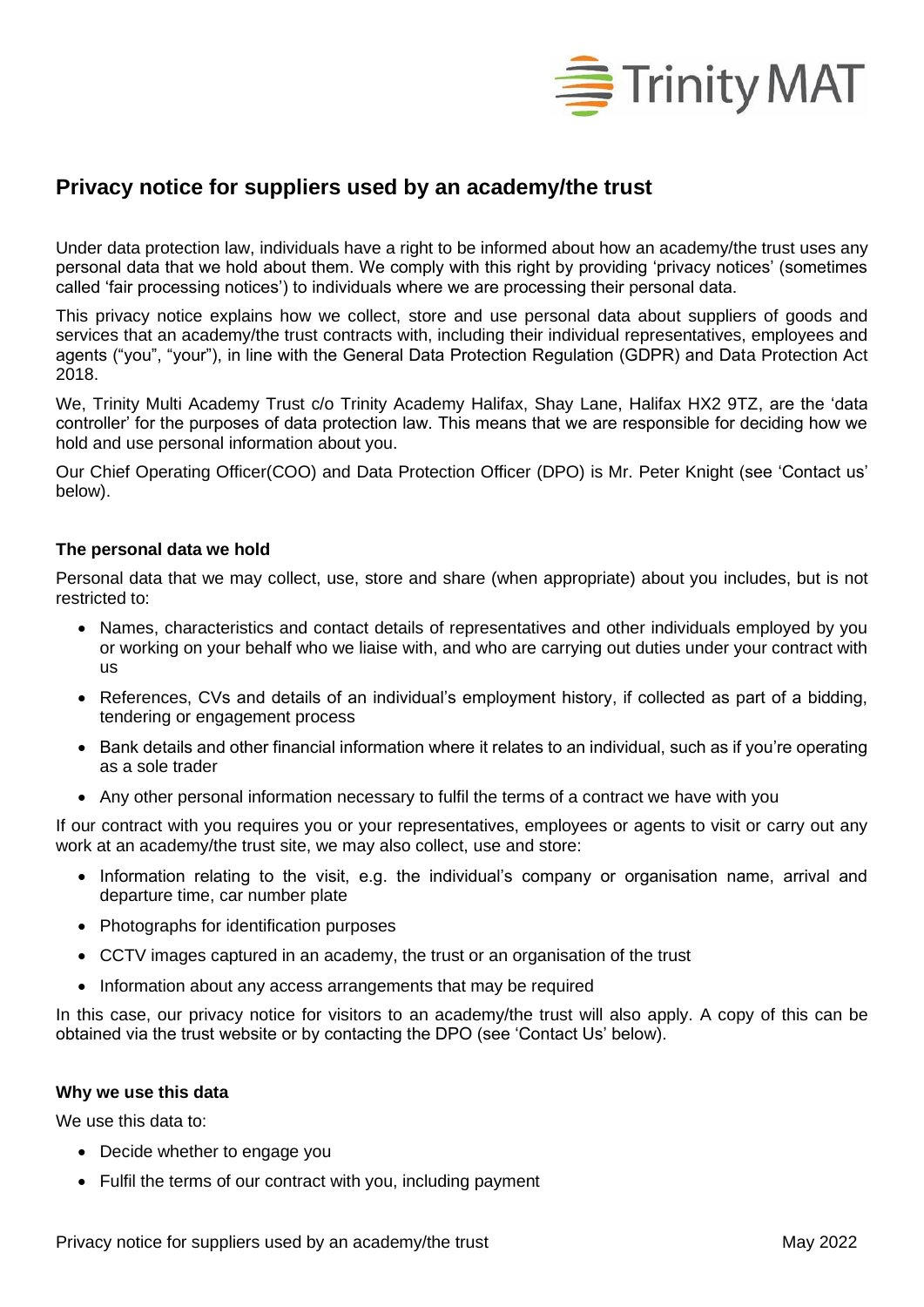

- Keep accurate records of the suppliers that we use
- Identify you and your representatives, employees and agents while on an academy/the trust site, and keep all individuals safe
- Keep students and staff safe while you or your representatives, employees or agents are on an academy/the trust site
- Keep accurate records of visits to an academy/the trust

## **Our lawful basis for using this data**

We only collect and use your personal information when the law allows us to. Most commonly, we use it where we need to:

- Fulfil a contract we have entered into with you
- Comply with a legal obligation
- Perform an official task in the public interest

Less commonly, we may also use this personal information where:

- We have obtained consent to use it in a certain way
- We need to protect an individual's vital interests (save someone's life)

Where we have obtained consent, this consent can be withdrawn at any time. We will make this clear when we ask for consent, and explain how to withdraw it.

Some of the reasons listed above for collecting and using your personal information overlap, and there may be several grounds which justify an academy/the trust's use of this data.

## **Collecting this information**

Some of the information we collect from you is mandatory, and in some cases it is optional.

Whenever we seek to collect personal information from you, we make it clear whether providing it is mandatory or optional. If it is mandatory, we will explain the possible consequences of not complying.

We will only collect the data that we need in order to fulfil our purposes, which are set out above.

## **How we store this data**

Where personal information is relevant to our contract with you, we keep it according to our Records Management Policy and our statutory obligations.

We also keep personal information about you, your representatives, employees and agents whenever you/they visit one of our academies, the trust or an organisation of the trust. We may keep it beyond the visit if this is necessary in order to comply with our legal obligations.

Our Records Management Policy sets out how long we keep this information. This is available online from the trust website or from the DPO in hard copy (see 'Contact Us' below).

We have put in place appropriate security measures to prevent your personal information from being accidentally lost, used or accessed in an unauthorised way, altered or disclosed.

We will dispose of your personal data securely when we no longer need it.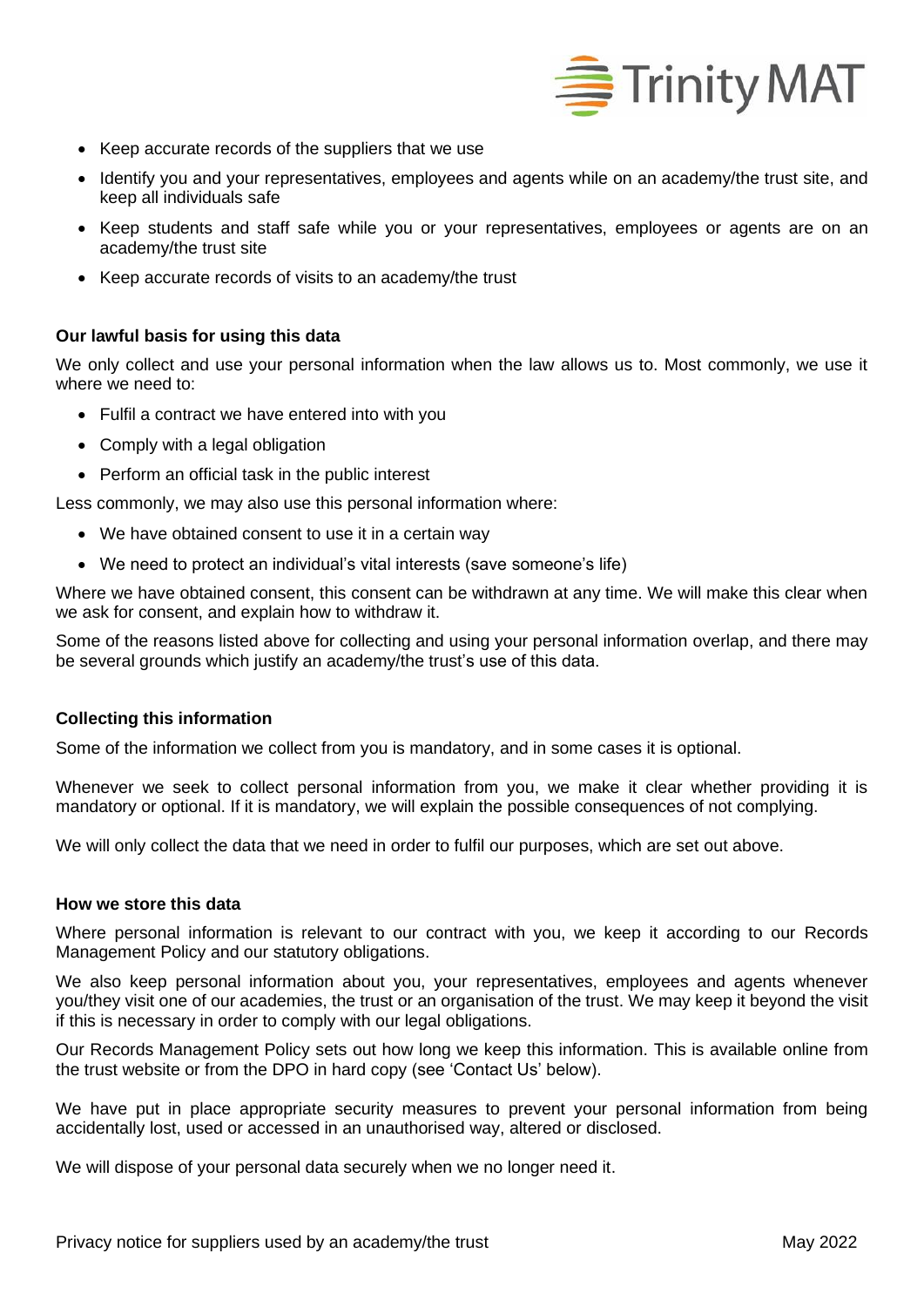

# **Data sharing**

We do not share information about suppliers or their representatives, employees or agents without consent unless the law and our policies allow us to do so.

Where it is legally required or necessary (and it complies with data protection law), we may share your personal information with:

- Local Authorities to meet our legal obligations to share certain information with them, such as where supplier information is relevant to a safeguarding concern
- The Department for Education to meet our statutory obligations to share certain information with them
- Educators and examining bodies necessary in the performance of our education function
- Our regulator, Ofsted *-* to enable it to evaluate the education we provide, which is in the public interest
- Other suppliers and service providers to enable them to provide the service we have contracted them to do
- Our auditors to demonstrate that we have conducted appropriate due diligence during procurement processes
- Your family or representatives in case of emergencies such as a health matter
- Health authorities to comply with legal or statutory obligations, to comply with investigations and to support legal entitlements
- Security organisations with regard to legal or safeguarding investigations and to assist in crime prevention, detection and prevention of fraud
- Health and social welfare organisations to enable us to comply with our duty of care and statutory safeguarding duties for your wellbeing
- Professional advisers and consultants to comply with student and employee entitlements and to assist with insurance claims
- Police forces, courts, tribunals in order to uphold law and order
- Professional bodies to verify information for legal purposes

# **Transferring data internationally**

Where we transfer personal data to a country or territory outside the European Economic Area, we will do so in accordance with data protection law.

## **Your rights**

## **How to access personal information we hold about you**

Individuals have a right to make a **'subject access request'** to gain access to personal information that an academy/the trust holds about them.

If you make a subject access request, and if we do hold information about you, we will:

- Give you a description of it
- Tell you why we are holding and processing it, and how long we will keep it for
- Explain where we got it from, if not from you
- Tell you who it has been, or will be, shared with